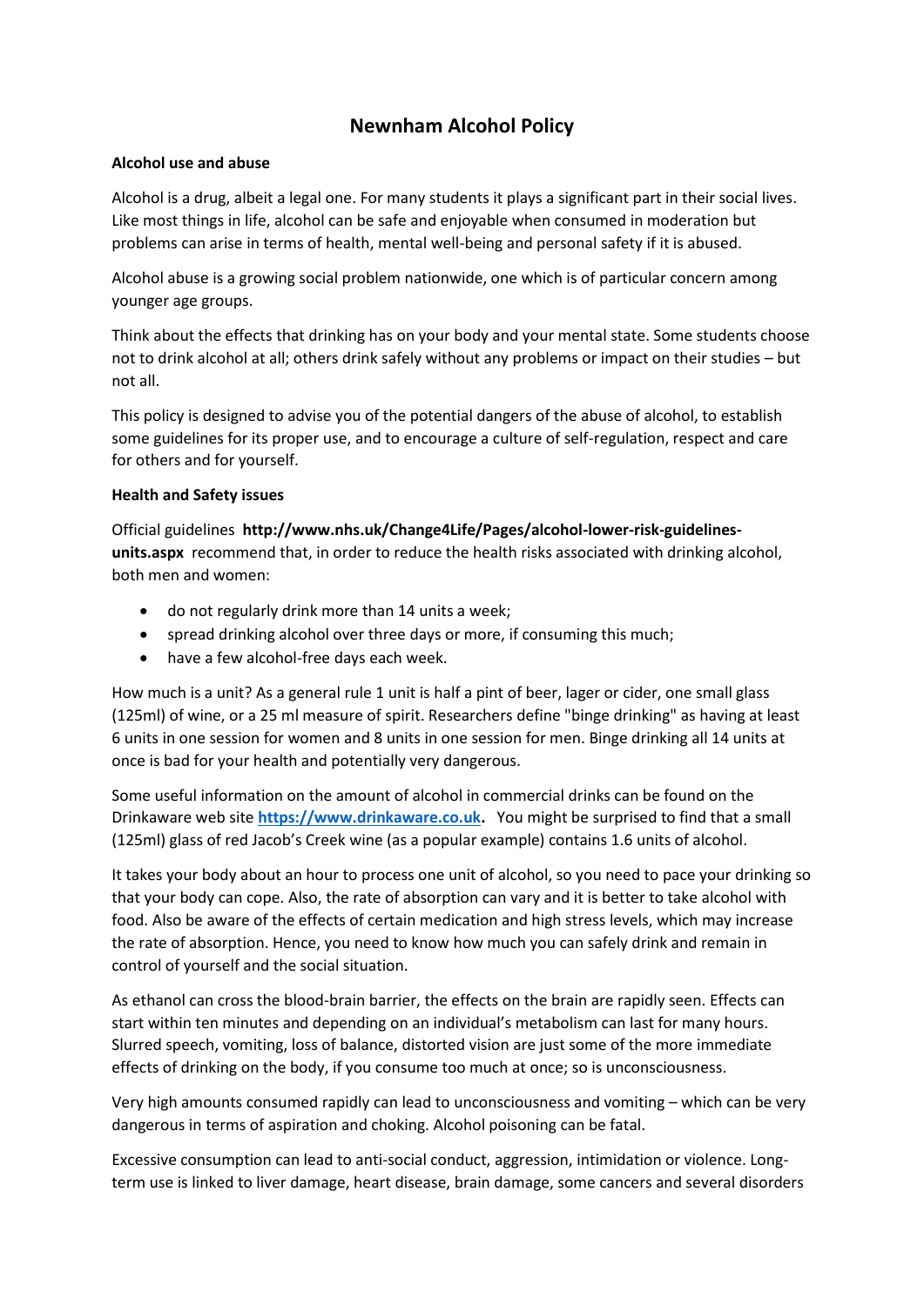of the reproductive system and sexual organs. Remember that it is possible to remain under the influence of alcohol the morning after a heavy drinking bout. It may take up to 48 hours without alcohol to allow your system to recover.

You should not drink alcohol if:

- you might be pregnant;
- you will be operating machinery or equipment in a practical class;
- you will be riding a bicycle. "Drink cycling" is an offence, even if the police cannot force you to provide a urine, breath or blood sample. You can be arrested and charged if you are incapable of having proper control of the bicycle;
- you may be driving a car. CUSU has a policy that no-one should drive on official CUSU business within 48 hours of drinking.

National statistics indicate that the prevalence of hazardous drinking in the 16-24 age group is over 50% for men and 30% for women – the highest prevalence for any age group. In common with many university towns, the local NHS Trust has expressed concern about the high numbers of alcohol related admissions to Addenbrooke's hospital.

Alcohol is an addictive drug and there is strong evidence that abuse of alcohol and alcohol dependency may stem from drinking in order to relieve stress, anxiety, and depressive thoughts – all of which are not uncommon among a student population, and for all of which help is available. Alcohol is a depressant and can exacerbate pre-existing depressive conditions as well as precipitate them. If your drinking habits are affecting your life and studying and you need help with the issues underlying your drinking, or if you know somebody in this situation, the following organisations can advise and help:

University Counselling Service: web site **http://www.counselling.cam.ac.uk** (01223 332865) The

Cambridge Drug And Alcohol Team: web site **http://www.cambsdaat.org** (01223 723020)

Drinksense : 185 East Rd Cambridge CB1 1BG; web site **http://drinksense.org/en/** (01223 350599)

Drinkline: for confidential help please call 0800 7 314 314 (open 24 hours) Drinkaware: website **https://www.drinkaware.co.uk/** 

Alcoholics Anonymous: web site **http://www.alcoholics-anonymous.org.uk/** 

## **Personal safety**

An estimated 23,000 alcohol-related incidents take place in Britain each week. Being on the streets under the influence of drink puts you at greater risk of physical or sexual assault. So for safety, stay with friends, look out for your friends, don't walk back to College alone at night, and take extra care on night-time roads. You should also be alert to the risk of drink spiking in clubs.

Antisocial behaviour is often associated with excessive drinking. Although alcohol is a depressant it can exaggerate whatever mood you are in when you start drinking. When drunk, you may unwittingly seem more threatening to others, influencing how they react to you. Avoiding violence when not fully in control of yourself can be difficult; your perceptions will be dulled, it will take you longer to react and think things through, and your judgement may be reduced. Aim to talk your way out of a situation, avoiding aggressive language, and using open, non-threatening body language.